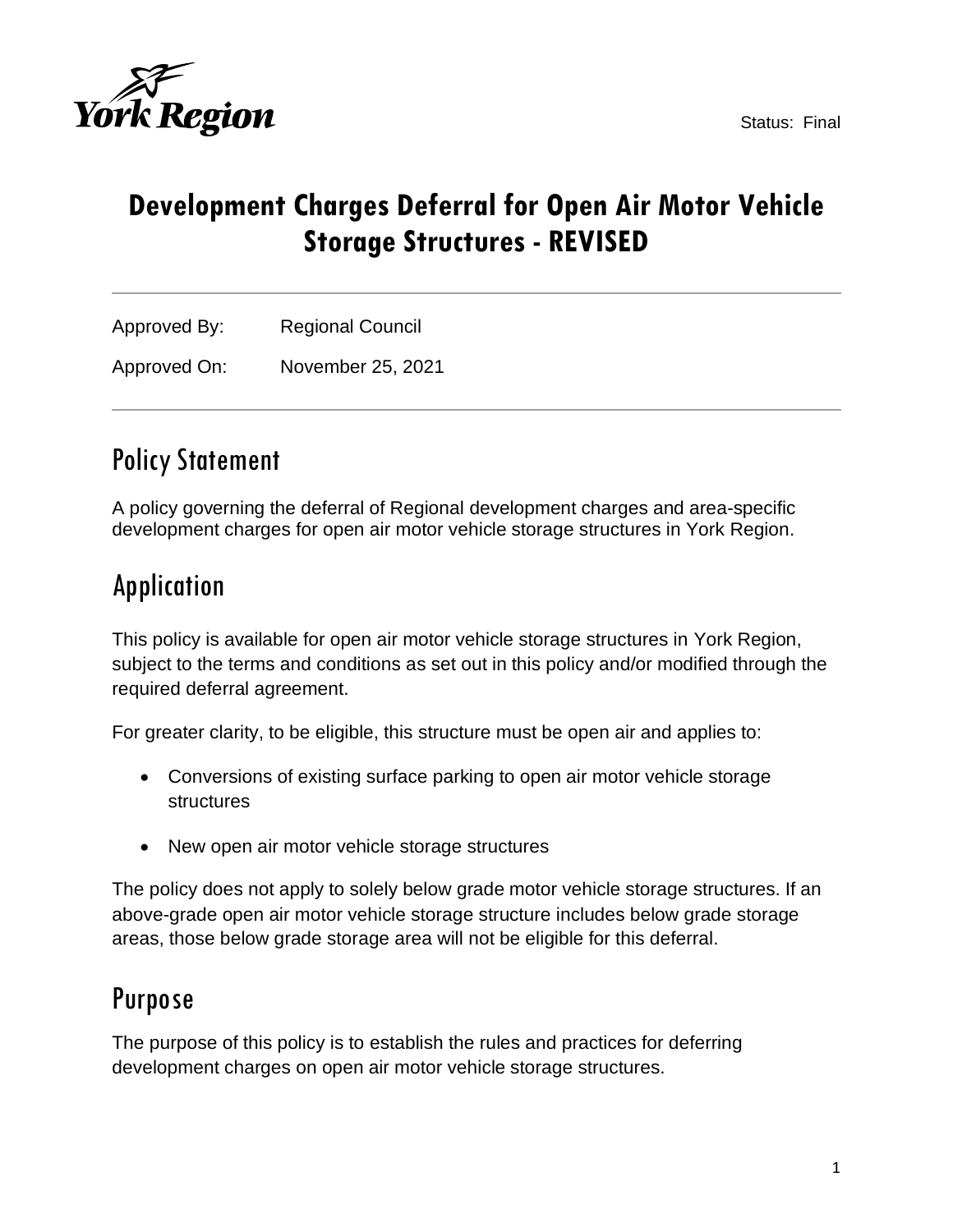This policy will also support the following outcomes:

- Support more compact development, thereby making better use of land
- Support the development and attraction of open air motor vehicle storage structures

## **Definitions**

**Act:** The *Development Charges Act,* S.O. 1997, c. 27, as amended, revised, re-enacted or consolidated from time to time, and any successor statute.

**Development:** The construction, erection or placing of one or more buildings or structures on land or the making of an addition or alteration to a building or structure that has the effect of increasing the size or changing the use from non-residential to residential or from residential to non-residential and includes redevelopment.

**Development Charges:** The Region's development charges, including any areaspecific development charges.

**Enclosure/enclosed:** Includes the partial and/or complete enclosure of the part of the structure open to natural light and air.

**Gross Floor Area:** As defined under the Region's Development Charges Bylaw No. 2017-35 as amended by Regional Development Charges Bylaw No. 2018-42 or any successor development charges bylaw.

**Motor vehicle storage:** Includes, but is not limited to, the display, storage or warehousing of motor vehicles prior to sale, lease, rental, servicing and includes employee and/or customer parking.

**Open air motor vehicle storage structure:** Includes a building, structure, platform, station, or part of any of the foregoing, standalone or attached to another structure that is open to natural light and air and is used for motor vehicle storage.

**Schedule 'I' Bank:** As referenced in subsection 14(1)(a) of the *Bank Act,* S.C. 1991, c. 46. These are domestic banks and are authorized under the *Bank Act* to accept deposits, which may be eligible for deposit insurance provided by the Canadian Deposit Insurance Corporation.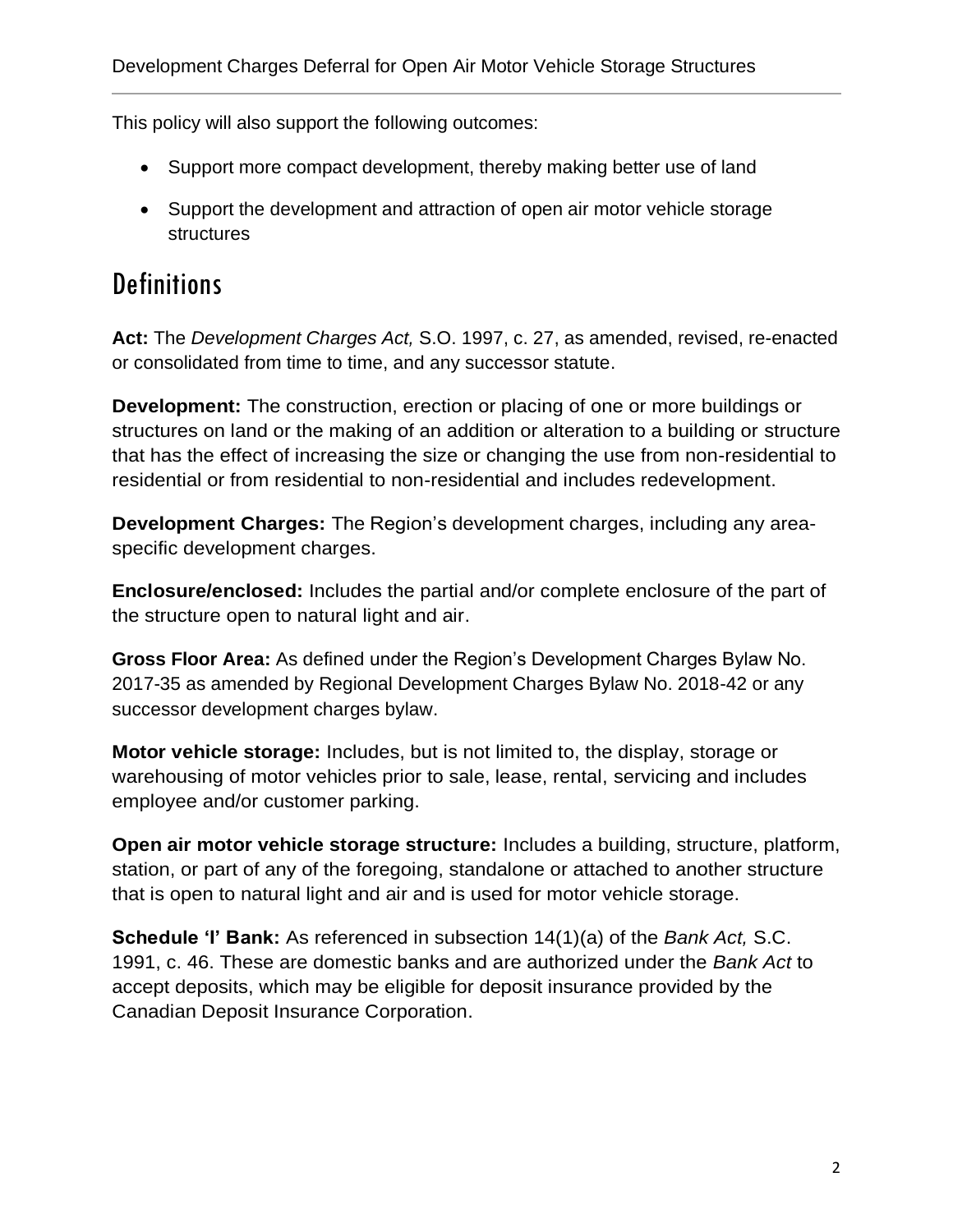## **Description**

## **1. Development Charges Deferral Agreement**

Upon site plan approval and prior to building permit issuance, any developer(s) wishing to defer development charges for an open air motor vehicle storage structure must enter into a development charge deferral agreement with the Region.

## **2. Covenants Included in the Development Charges Deferral Agreement**

Every development charge deferral agreement will include covenants, on the part of the developer(s), of which will include, but not be limited to:

- Covenant, by the developer(s), that the structure will only be an open air motor vehicle storage structure as defined in this policy
- Covenant, by the developer(s), to permit Regional staff to visit and/or inspect the structure from time-to-time, in an agreed upon manner, to ensure the structure has not been enclosed and is being used for the intended purposes (i.e., motor vehicle storage)
- Covenant, by the developer(s) that they will inform the Region if the facility is to be enclosed
- Covenant, by the developer(s), that if the structure becomes enclosed, is subject to enclosure, or another trigger event occurs, as defined by this policy or accompanying agreement(s), development charges will be made payable (including any interest)
- Covenant, by the developer(s), that they will enter into any additional agreement(s), as determined to be required by the Regional Solicitor, to give full force and effect to the deferral agreement

## **3. Duration of the Deferral**

The deferral of development charges for open air motor vehicle storage structures will be until the structure becomes enclosed, as defined in this policy and/or modified through the development charge deferral agreement.

The deferral period will begin on the day of building permit issuance by the local municipality for the open air motor vehicle storage structure.

Development charges will be payable within 15 business days immediately following notification of any of these trigger events: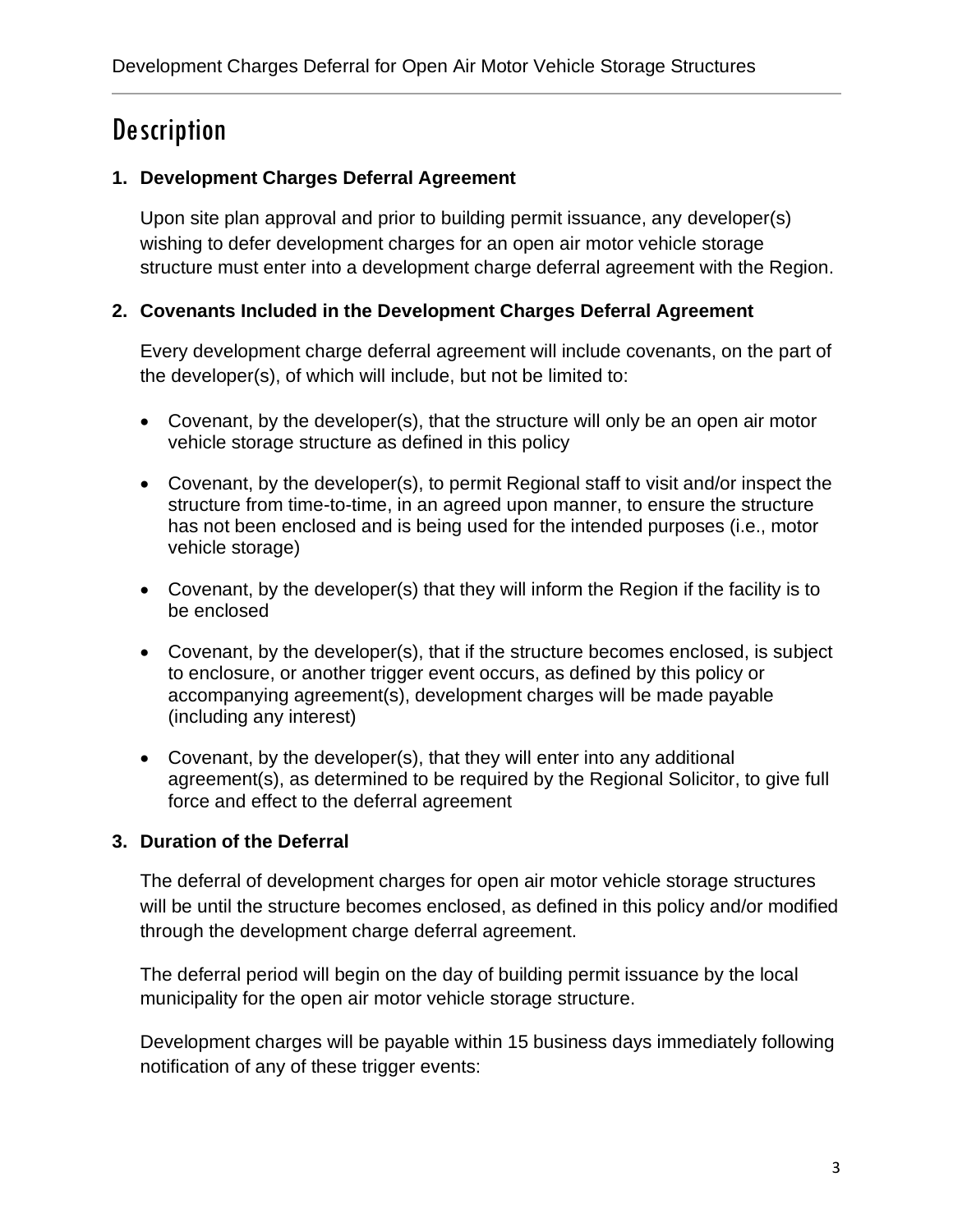- Enclosure of the structure (as defined in this policy)
- Sale, or transfer of ownership, of the property unless an assumption agreement is entered into
- Any other material default as defined in the agreement(s)

Notification to the owner of the property on the tax roll will occur immediately after the trigger event. The 15 business days will begin with the mailing, by registered mail, of notice.

### **4. Development Charges Rates**

The development charges rate will be the amount determined under the applicable Regional development charges bylaw, or area-specific development charges bylaw on:

- a. Day of building permit issuance for:
	- i. Applications submitted for approval of a development in a site plan control area under subsection 41 (4) of the Planning Act for an open air motor vehicle storage structure prior to January 1, 2020, or
	- ii. Applications submitted for an amendment to a bylaw passed under section 34 of the Planning Act prior to January 1, 2020

- OR -

- b. Day of application for:
	- i. Applications submitted for approval of a development in a site plan control area under subsection 41(4) of the Planning Act for an open air motor vehicle storage structure including and after January 1, 2020, or
	- ii. Applications submitted for an amendment to a bylaw passed under section 34 of the Planning Act including and after January 1, 2020

For greater clarity, if clause b(i) or b(ii) does not apply to an open air motor vehicle storage structure that is seeking to defer development charges including and after January 1, 2020, the development charges rate is determined on the day the development charges is payable in accordance with section 26 of the Act.

## **5. Development Charges Payable**

The amount of the development charges payable to the Region as required under the Act, will be based on the rates determined under Term '4' of this policy multiplied by the gross floor area of the open air motor vehicle storage structure, of which will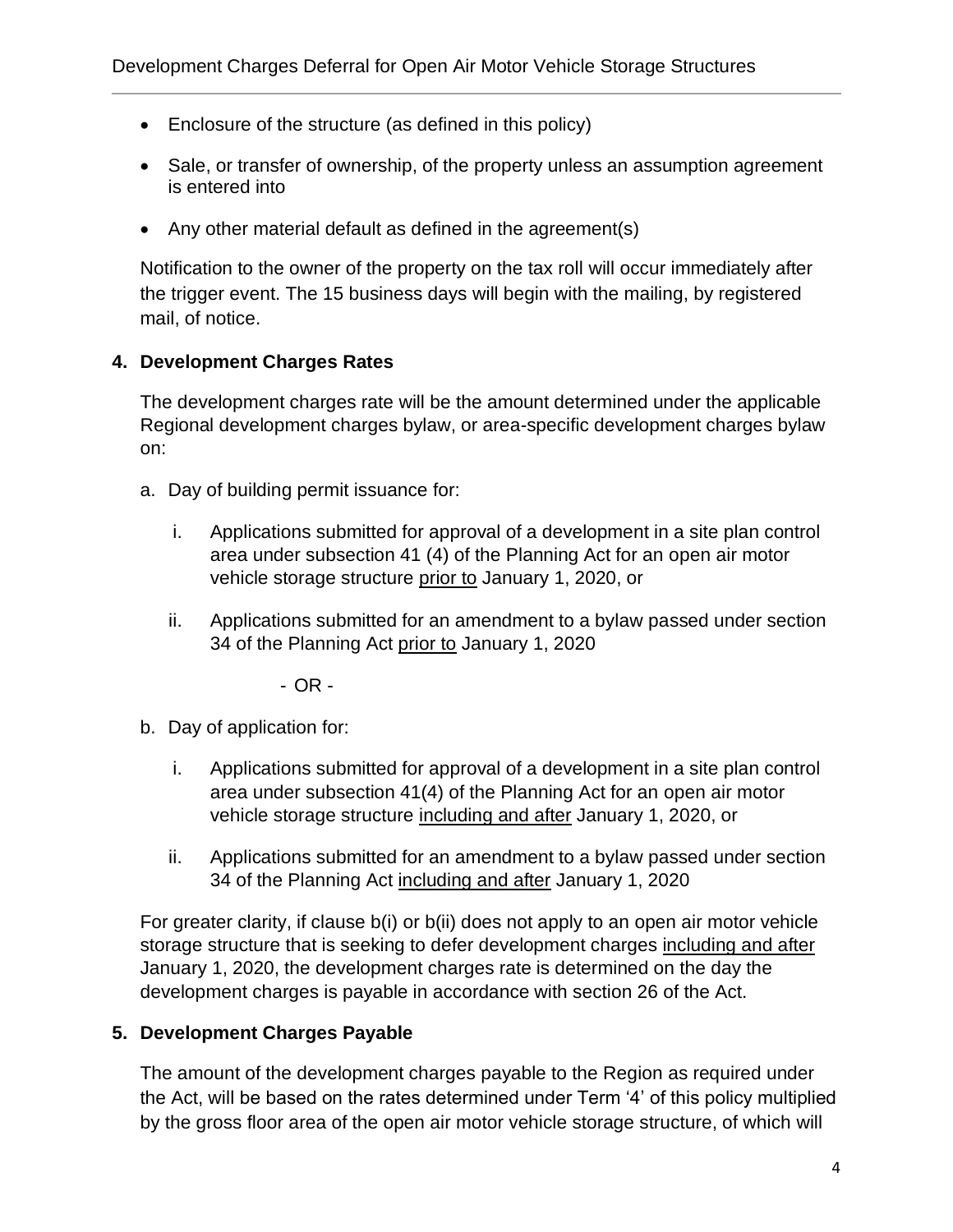be determined on the day that the developer(s) enters into a development charges deferral agreement with the Region.

#### **6. Interest Waiver**

All interest will be calculated using the development charges payable in Term '5' to this policy. The period for the interest calculation will begin on the date of issuance of the building permit for the proposed structure by the local municipality and continue until the date upon which the development charges are fully paid.

All deferred development charges will bear interest at the prime commercial lending rate charged by an agreed upon 'Schedule I' commercial bank on demand loans in Canadian funds to its most creditworthy customers plus two per cent per annum. All interest will accrue and be compounded annually.

The Region will forgive all amounts due and owing on account of interest, provided that the development charges are paid in full to the Region at the time required (within 15 business days immediately following notification of a trigger event as defined in Term '3' of this policy).

In the event unpaid development charges are added to the tax roll (Term '7'), interest will continue to accrue and be compounded until all outstanding charges are fully paid.

## **7. Unpaid Development Charges**

If any development charges (including any interest) are unpaid within 15 business days immediately following notification of a trigger event identified in Term '3' of this policy, those development charges (including interest) will be added to the tax roll and collected in the same manner as taxes (in accordance with section 32 of the Act).

In the event unpaid development charges are added to the tax roll; interest will continue to accrue and be compounded annually until all outstanding total charges are fully paid (development charges plus interest).

## **8. Redevelopment Credits**

In the situation of a redevelopment of a structure covered by a deferral agreement under this policy, no development charge credits will be available and the new structure will be subject to the full development charges on that structure.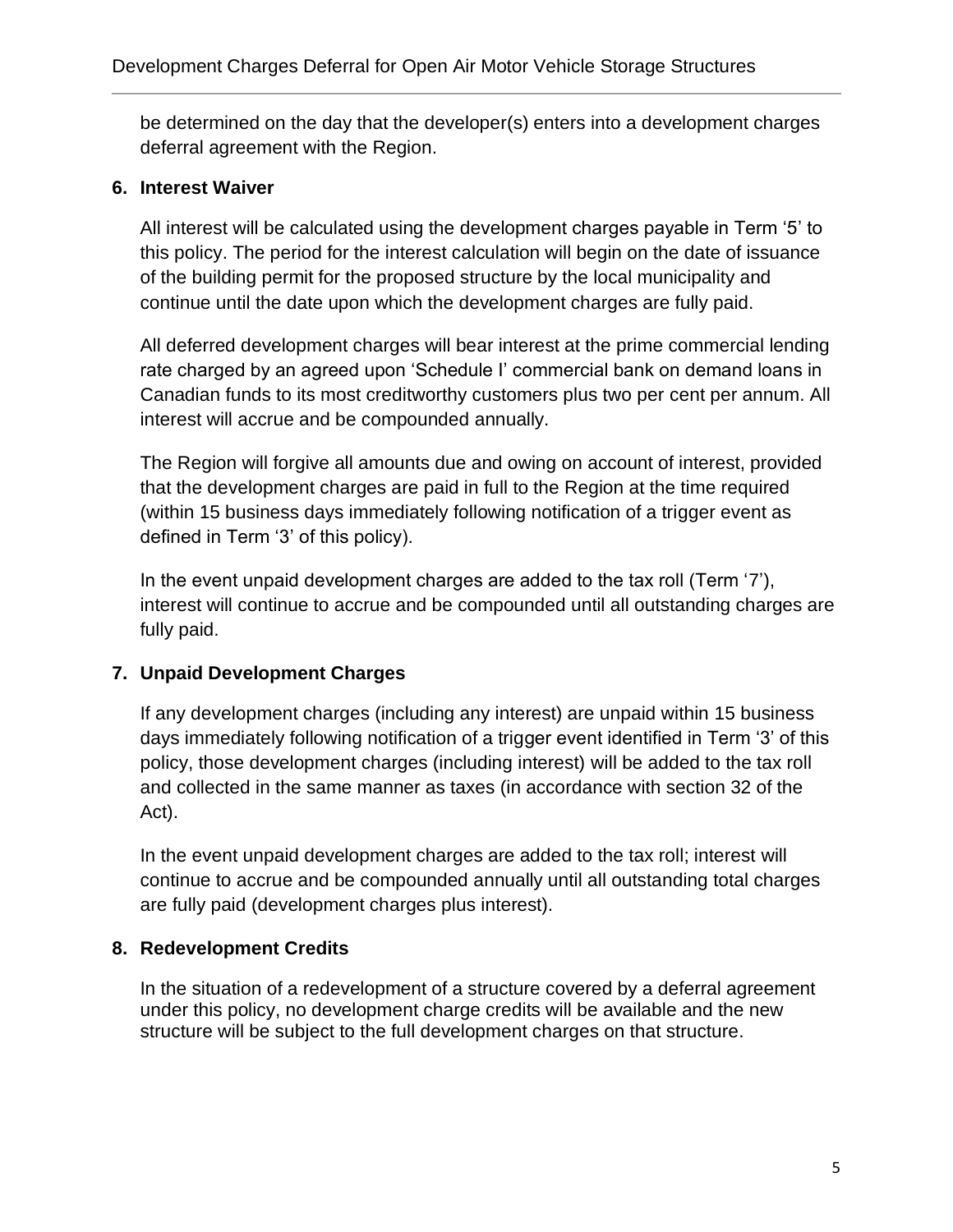#### **9. Local Participation**

The Region will only enter into a development charges deferral agreement if the local municipality has provided a similar, if not better, deferral, exemption, or other incentive, for the proposed development.

It will be up to the Commissioner of Finance and/or the Chief Administrative Officer, in consultation with the Chief Planner, to decide what constitutes "similar, if not better", but this may be determined by looking at:

- Whether there is a prescribed timeframe for the deferral
- Whether interest is waived
- Other incentives that may be provided, be them financial or otherwise

### **10. Security**

A form of security will be taken and may be registered against the title to the land, at the execution of the development charges deferral agreement with the Region. The Region's security interest will always be, at minimum, pari passu, or of equal footing, to that of the local municipality offering a similar, if not better, deferral of development charges.

#### **11. Other Agreements Required**

In addition to the requirement that the developer(s) enter into a development charge deferral agreement with the Region, the developer(s) will enter into any other agreements as required by the Regional Solicitor.

## **12. Legal Fees**

All legal fees of the developer(s) and the Region will be borne by the developer(s).

#### **13. Mixed-Use Buildings and Multiple-Use Buildings**

This policy does apply to open air motor vehicle storage structure uses in a mixeduse building or a multiple-use building.

However, for greater clarity, this policy does not apply to the non-open air motor vehicle storage structure uses within a mixed-use building or a multiple-use building.

## **14. Report Back to Council**

Staff will report back to Council on the number of deferral agreements, and the amounts deferred, executed through this policy, as part of the process to update of the Region's development charge bylaw.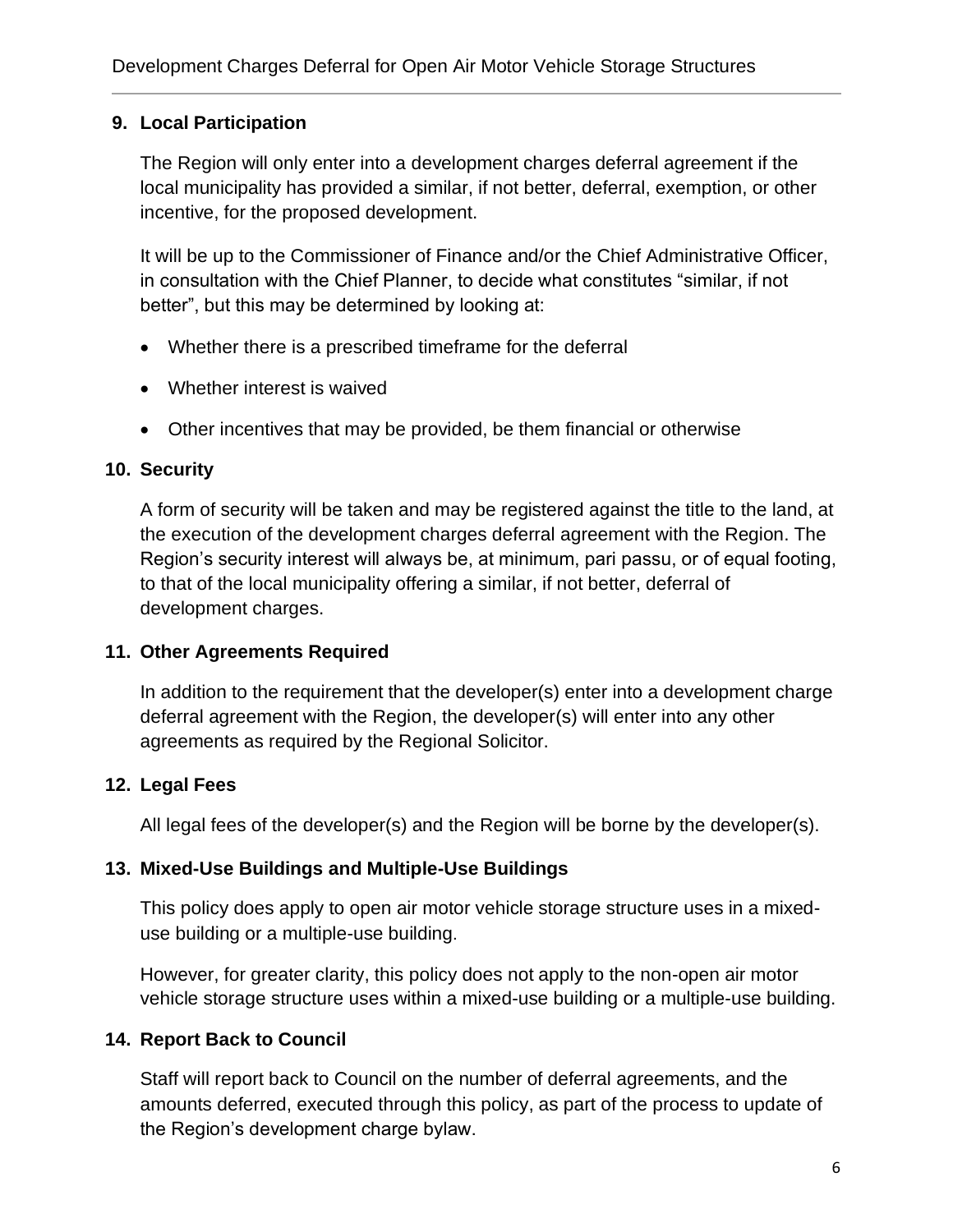### **15. Effective Date**

This policy will take effect the day it is passed by Regional Council and may be repealed by the Region at any time.

## Responsibilities

#### **Chief Administrative Officer, York Region**

- Responsibilities as identified under the Terms of this policy
- Signing of security agreements

#### **Commissioner of Finance and Regional Treasurer, Finance**

- Responsibilities as identified under the Terms of this policy
- Signing of security agreements

#### **Regional Solicitor, Legal and Court Services**

- Draft and prepare for execution the deferral agreement between Region and the developer(s)
- Draft and prepare for execution any additional agreements required
- Maintain copies of all executed deferral agreements and other agreements as required
- Registration of security on title

#### **Director, Treasury Office, Finance**

• Administer and enforce the deferral policy, including assisting stakeholders in determining if they qualify for the policy, the development charges rates to be applied, and the development charges payable

#### **Director, Strategy and Transformation, Finance**

- Collect all development charges when due
- Notify, through the Regional Treasurer, to the treasurer of the local municipality if development charges are not paid/received within the prescribed timeframe and to have said charges added to the tax roll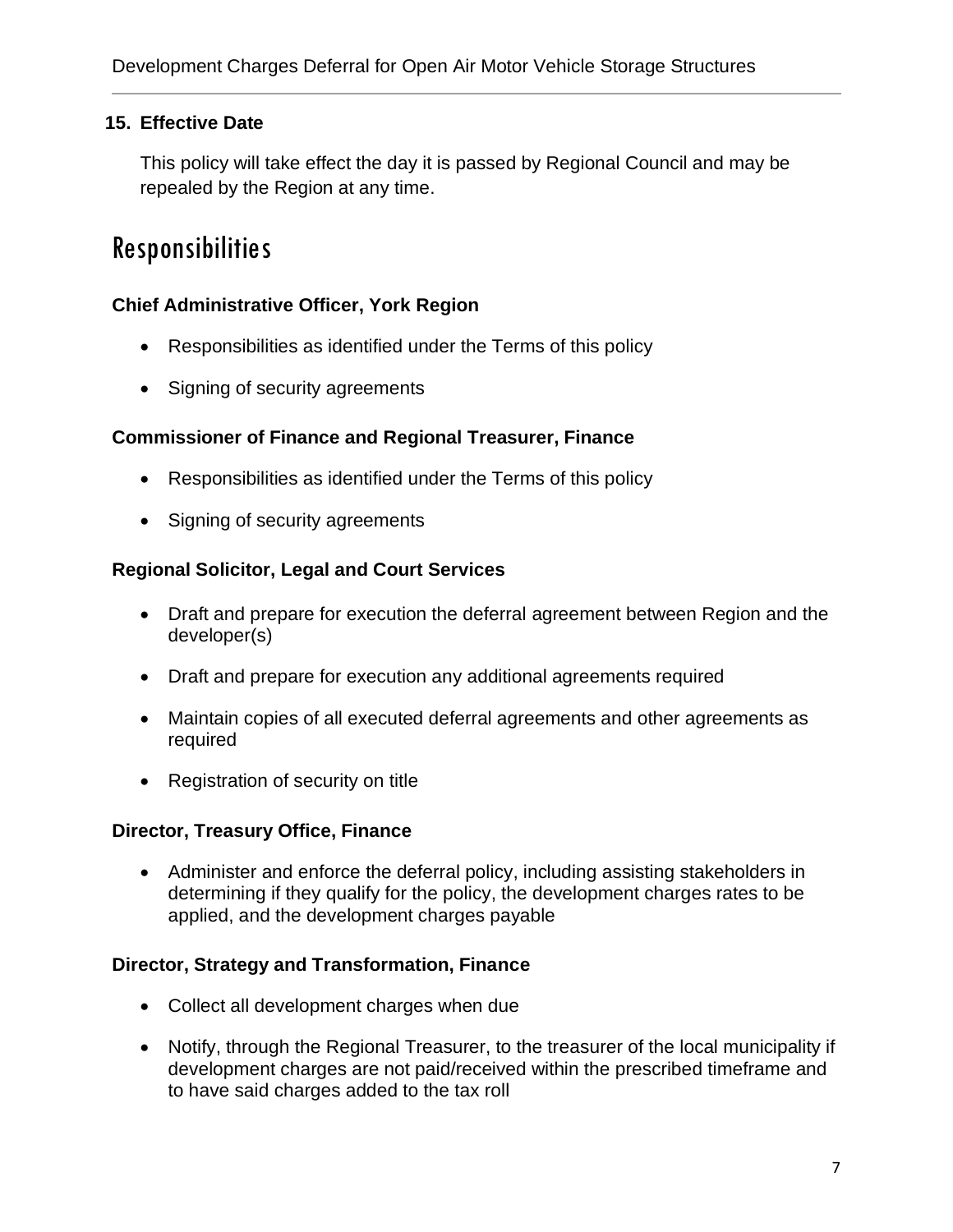- Undertake any additional administrative obligations as determined through the agreements
- Maintain copies of all executed deferral agreements and other agreements as required

# Compliance

Immediately upon the occurrence of any of the trigger events identified in Term '3' of this policy, the **Director, Treasury Office** will notify the owner of the property on the tax roll that development charges are due within 15 business days, the timing of which will begin with the mailing, by registered mail, of notice.

The **Director, Treasury Office** will also monitor the payment of the development charges due to ensure interest is only forgiven (Term '6' of the policy) when the development charges are paid in full to the Region within 15 business days immediately following notification of a trigger event.

# Reference

## **Legislative and other authorities**

- [Development Charges Act, 1997, S.O. 1997, c. 27](https://www.ontario.ca/laws/statute/97d27)
- [Ontario Regulation 82/98](https://www.ontario.ca/laws/regulation/980082)
- [Planning Act, R.S.O. 1990, c. P.13](https://www.ontario.ca/laws/statute/90p13)

## **Appendices**

- The Regional Municipality of York [York Region Development Charges Bylaw -](http://www.york.ca/wps/portal/yorkhome/yorkregion/yr/bylaws/developmentchargesbylaw/!ut/p/a1/rVRNT4NAEP0tHnokO3xsWY4raoGm1FiNwKUBypctH4W1ir_eLfVk0mLN7m1m37y8N5M8FCAPBVV4KLKQFXUV7o51MF3bdGZb1hycpUZMoLCkjqITIHOdA3wOgDOPwjCvKNrUkk1wwFoSsB_0R3xHLBnmCnpFAQriijUsR37fruO6YknFJtDX7ZYXHSvY-9DI6zI5tdsk4-omEPW78KObwCY5JLu6KTkszsM2S7rh58jcxMUG-bGBYyONsKSSqSppKYkkI4qxhA1jE2E9xLom_zi5IHVkE4OTkV1c3IaJRwBcg89F6mdVrGS0utL1CKEumFBRRBNi0YSiLdv_PYpjgylTTjhT71Wgim2SW9UhrguiFaqCCanoK1PRlun1V3b-EIVKuzAXGacNWS4VVVoj7xRSyDsXUnyqeNvvA8pj8Jh9nwx5gnOwKV9KovbS9omAipvD13NalmvXlcLoVyPwSUdvvgFUm5Ae/dl5/d5/L2dBISEvZ0FBIS9nQSEh/#.WtDgaS7wZhG) [No. 2017-35](http://www.york.ca/wps/portal/yorkhome/yorkregion/yr/bylaws/developmentchargesbylaw/!ut/p/a1/rVRNT4NAEP0tHnokO3xsWY4raoGm1FiNwKUBypctH4W1ir_eLfVk0mLN7m1m37y8N5M8FCAPBVV4KLKQFXUV7o51MF3bdGZb1hycpUZMoLCkjqITIHOdA3wOgDOPwjCvKNrUkk1wwFoSsB_0R3xHLBnmCnpFAQriijUsR37fruO6YknFJtDX7ZYXHSvY-9DI6zI5tdsk4-omEPW78KObwCY5JLu6KTkszsM2S7rh58jcxMUG-bGBYyONsKSSqSppKYkkI4qxhA1jE2E9xLom_zi5IHVkE4OTkV1c3IaJRwBcg89F6mdVrGS0utL1CKEumFBRRBNi0YSiLdv_PYpjgylTTjhT71Wgim2SW9UhrguiFaqCCanoK1PRlun1V3b-EIVKuzAXGacNWS4VVVoj7xRSyDsXUnyqeNvvA8pj8Jh9nwx5gnOwKV9KovbS9omAipvD13NalmvXlcLoVyPwSUdvvgFUm5Ae/dl5/d5/L2dBISEvZ0FBIS9nQSEh/#.WtDgaS7wZhG)
- [Memorandum to Committee of the Whole, Development charge treatment of](http://www.york.ca/wps/wcm/connect/yorkpublic/ce557205-7dda-4789-9ecf-ffce1a7db830/apr+12+hughes.pdf?MOD=AJPERES)  [structured parking, April 12, 2018](http://www.york.ca/wps/wcm/connect/yorkpublic/ce557205-7dda-4789-9ecf-ffce1a7db830/apr+12+hughes.pdf?MOD=AJPERES)
- [Council Report, 2018 Development Charge Background Study and Bylaw](http://www.york.ca/wps/wcm/connect/yorkpublic/342a3b73-4437-43b1-b5d7-ca5324639ef3/may+10+DC.pdf?MOD=AJPERES)  [Amendment, May 17, 2018](http://www.york.ca/wps/wcm/connect/yorkpublic/342a3b73-4437-43b1-b5d7-ca5324639ef3/may+10+DC.pdf?MOD=AJPERES)
- The Regional Municipality of York 2018 Development Charge Background Study – [Bylaw Amendment, May 17, 2018](https://www.york.ca/wps/wcm/connect/yorkpublic/342a3b73-4437-43b1-b5d7-ca5324639ef3/may+10+DC+ex.pdf?MOD=AJPERES&CVID=mu8ACDe)
- [Council Report, 2022 Development Charges Bylaw: Policy Directions, November](https://yorkpublishing.escribemeetings.com/Meeting.aspx?Id=228608f4-d57d-485a-a462-b12bec2e4b08&Agenda=PostMinutes&lang=English&Item=39&Tab=attachments)  [25, 2021](https://yorkpublishing.escribemeetings.com/Meeting.aspx?Id=228608f4-d57d-485a-a462-b12bec2e4b08&Agenda=PostMinutes&lang=English&Item=39&Tab=attachments)